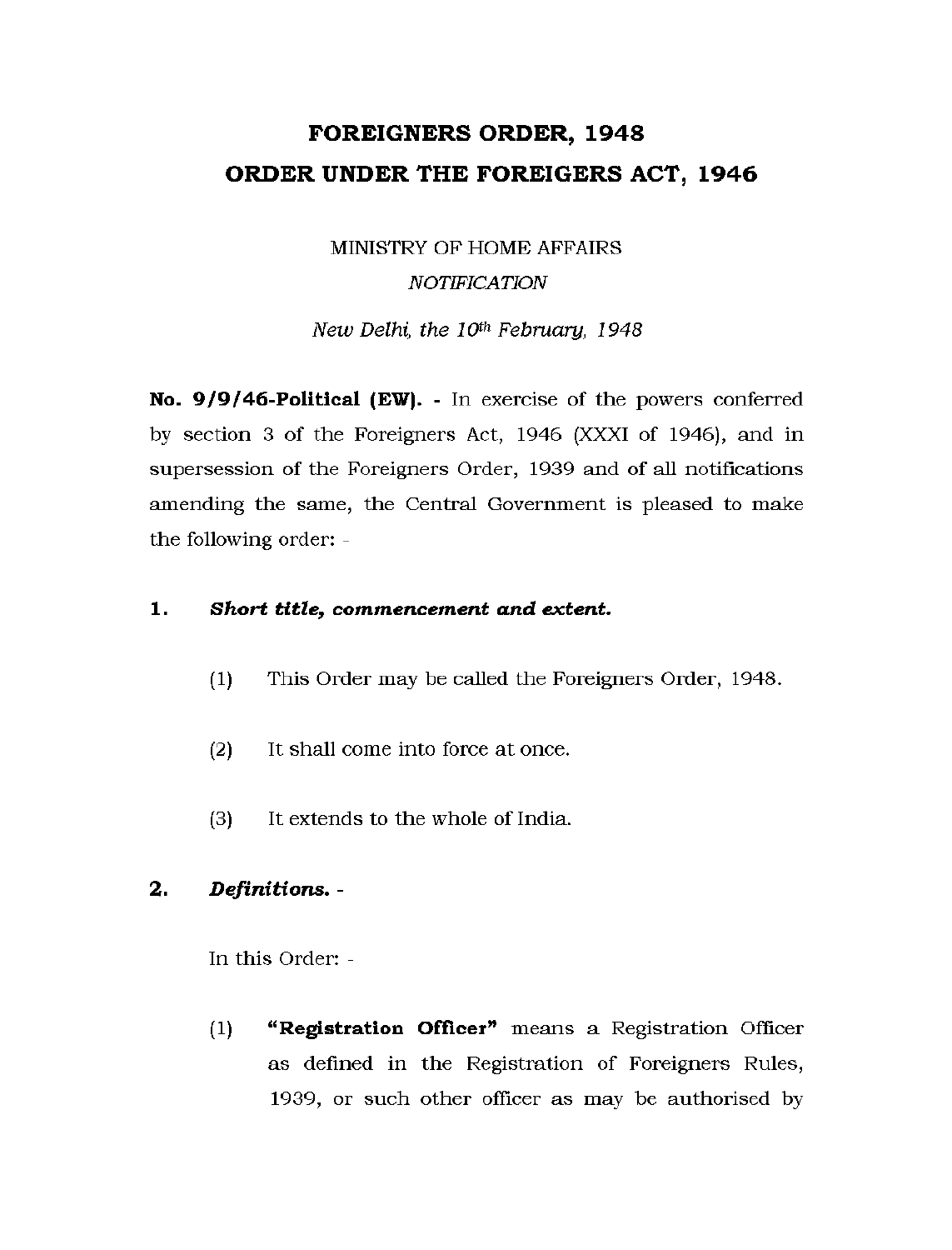him to perform the functions of a Registration Officer under this Order;

- (2) **"Civil authority"** means such authority as may be appointed by the Central Government in this behalf for such area as it thinks fit;
- (3) **"Port"** includes an airport.

#### **3.** *Power to grant or refuse permission to enter India. -*

- (1) No foreigner shall enter India:
	- (a) otherwise than at such port or other place of entry on border of India as a Registration Officer having jurisdiction at that port or place may appoint in this behalf, either for foreigners generally or for any specified class or description of foreigners; or
	- (b) without the leave of the civil authority having jurisdiction at such port or place.
- (2) Leave to enter shall be refused if the civil authority satisfied that: -
	- (a) the foreigner is not in possession of a valid passport or visa for India or has not been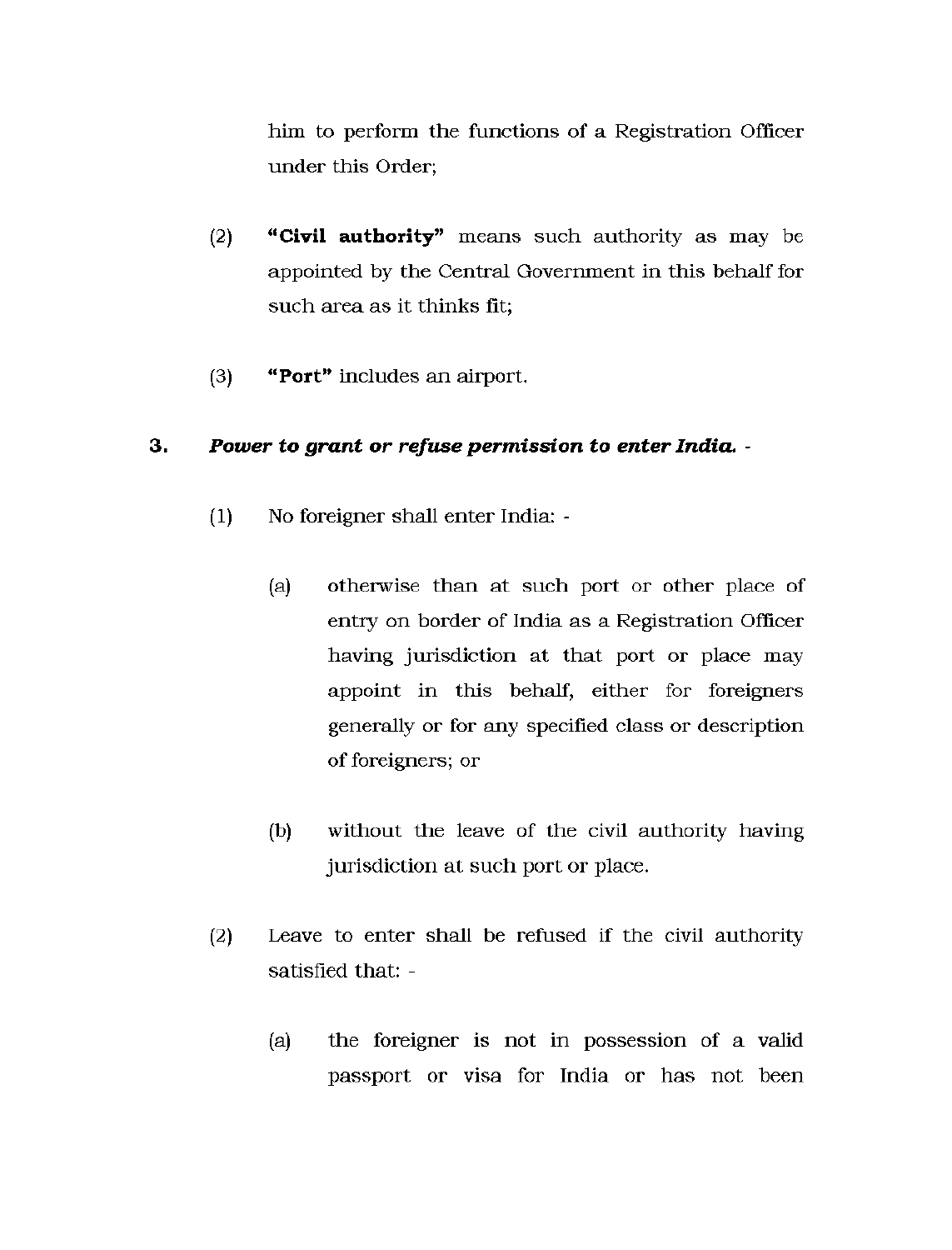exempted from the possession of a passport or visa;

- (b) he is a person of unsound mind or mentally defective person;
- (c) he is suffering from a loathsome or infectious disease in consequence or which, in the opinion of the medical officer of the port or the place of entry, as the case may be, the entry of the foreigner is likely to prejudice public health;
- (d) he has been sentenced in a foreign country for an extradition offence within the meaning of the Indian Extradition Act, 1903 (XV of 1903).
- (e) his entry is prohibited either under an order issued by a competent authority or under the specific orders of the Central Government.
- $(3)$  The civil authority may attach such conditions as it thinks fit to the grant of leave to enter and such conditions may be varied in such manner or cancelled as the Central Government deems fit.
- (4) (a) Notwithstanding anything contained in subparagraphs (1) to (3) or in the Passport (Entry into India) act, 1920 (XXXIV of 1920), or in the rules made thereunder, a civil authority may, in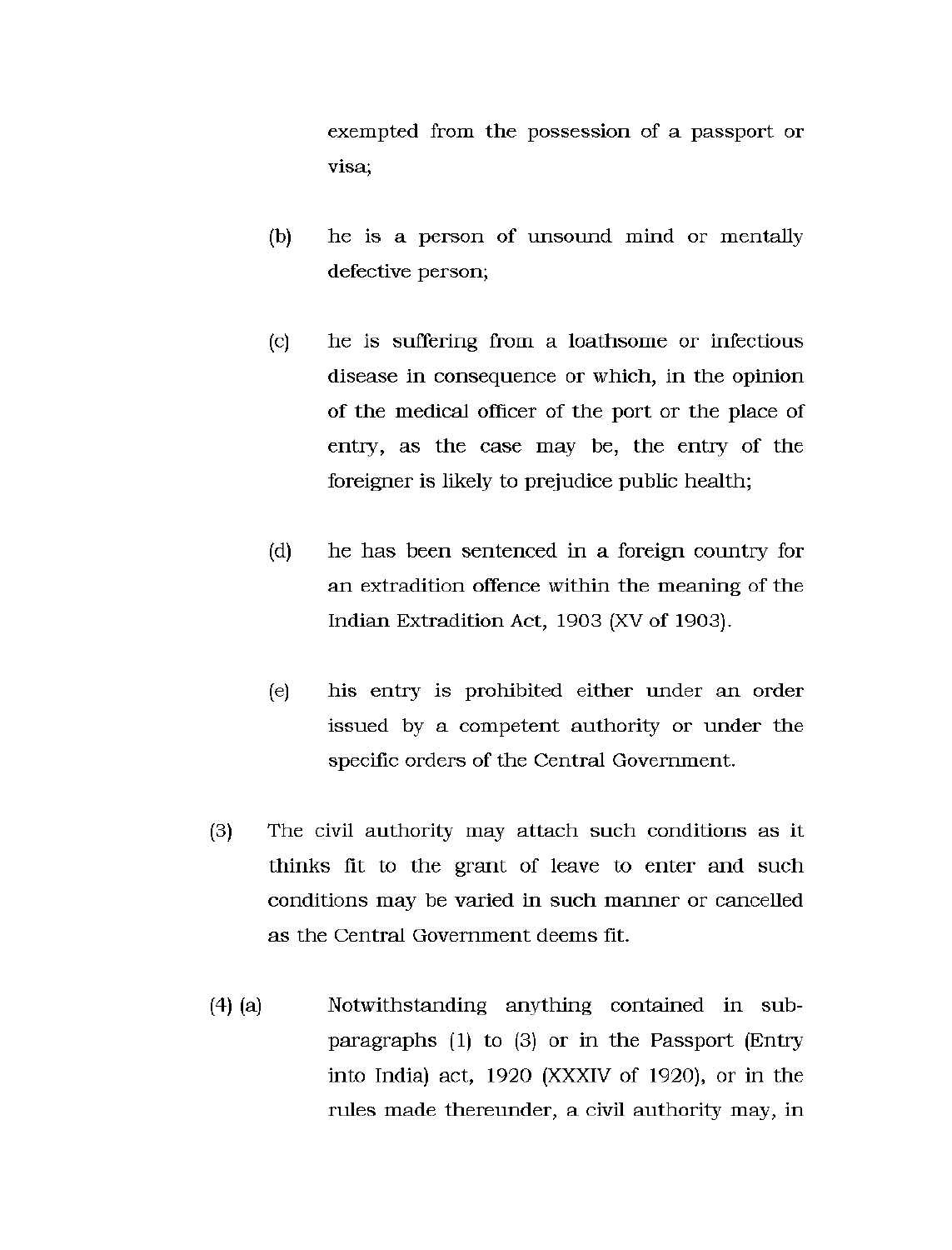the interests of public safety, prohibit the entry of any foreigner into India.

- (b) Whenever the civil authority issues an order under clause (a) it shall report the matter forthwith to the Central Government, which may cancel or modify the order in such manner as it thinks fit.
- (5) Where leave to enter is refused to a foreigner, he may be detained at some place approved by the Civil authority and may, if he has come by sea, be placed temporarily on shore for the purpose, and whilst he is so detained a foreigner shall be deemed to be a legal custody and not to have entered India.

#### **4.** *Landing of Seamen. -*

- $(1)$  No seamen or member of the crew of an aircraft, being a foreigner, shall land in India without a special permit from the Civil authority or the Superintendent of Police or any other Police Officer not below the rank of a sub-Inspector or Sergeant.
- (2) No such permit shall be granted unless the owners or agents of the vessel or aircraft have undertaken either generally in respect of all members of the crew or vessels or aircraft belonging to or managed by them or in an individual case the responsibility for the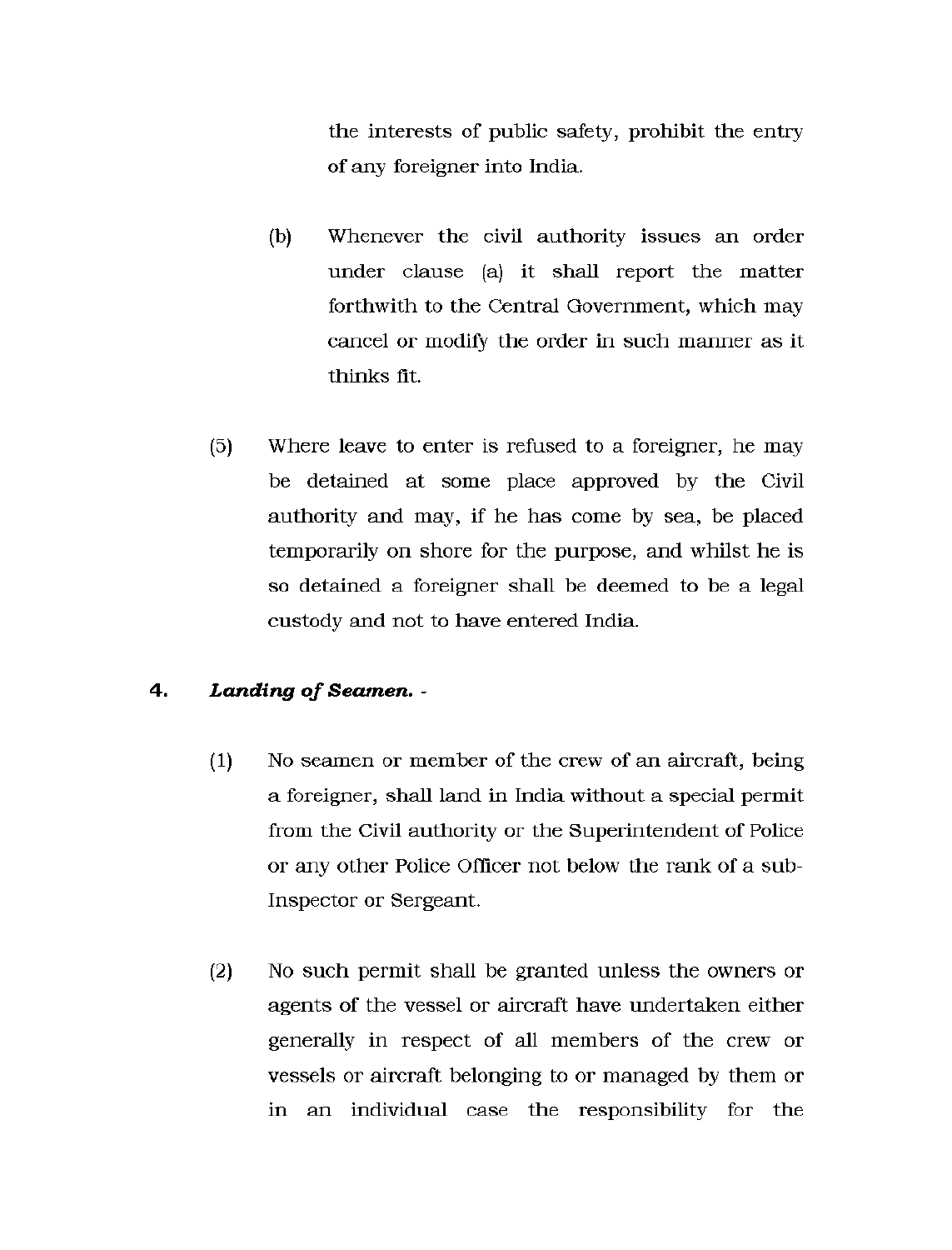maintenance of seaman or member of the crew during assigned to it in the Registration of Foreigners Rules, 1939, from India.

- $(3)$  For the purpose of this paragraph "Seaman" has the meaning assigned to it in the Registration of Foreigners Rules, 1939.
- (4) The provisions of this paragraph are in addition to, and not in derogation of, the provision of paragraph 3.

### **5.** *Power to grant permission to depart from India. -*

- (1) No foreigner shall leave India:
	- (a) otherwise than at such port or other recognised place of departure on the borders of India as a Registration Officer having jurisdiction at that port or place may appoint in this behalf either for foreigners generally or for any specified class or description of foreigners; or
	- (b) without the leave of the civil authority having jurisdiction at such port or place.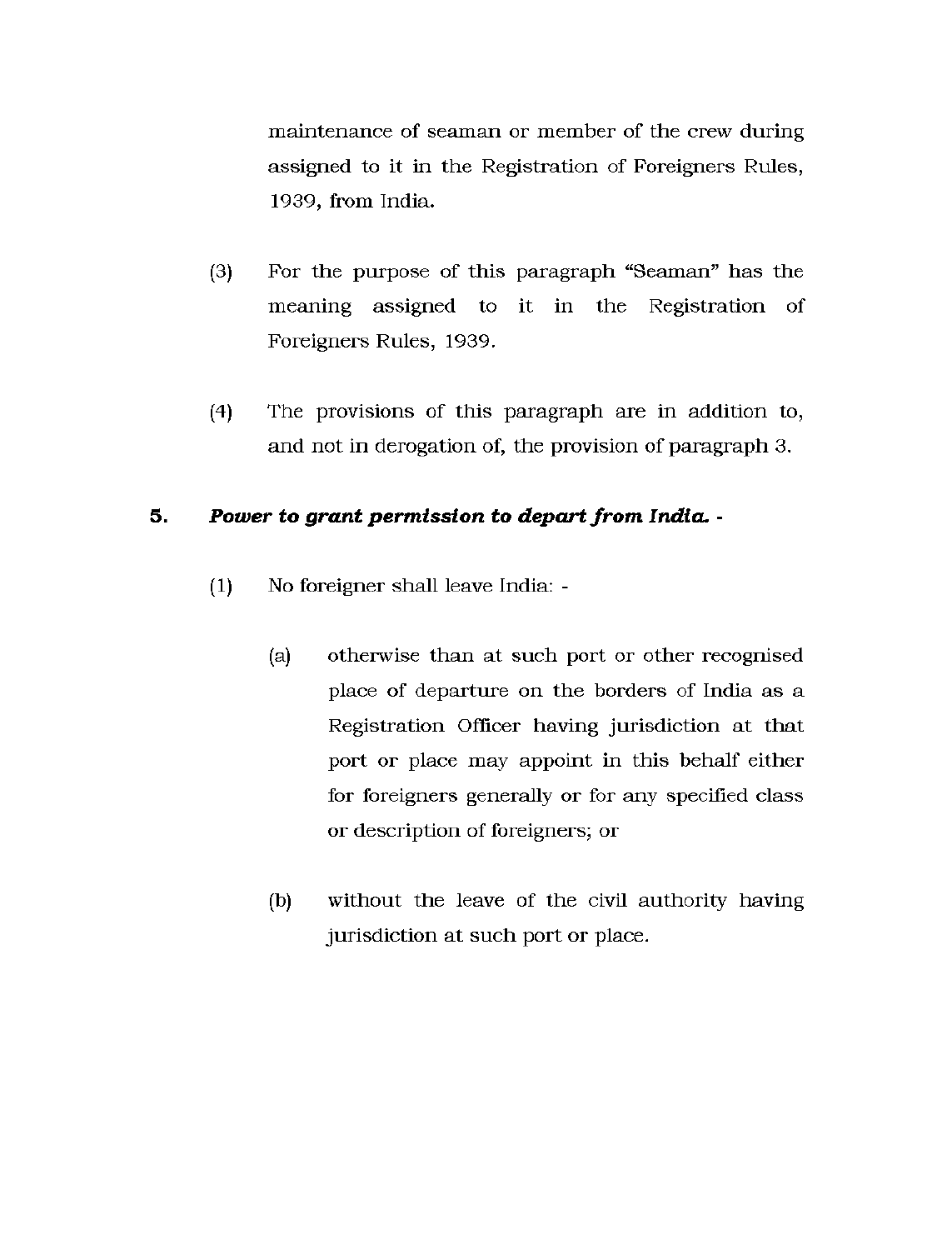- (2) Leave shall be refused if the civil authority is satisfied that: -
	- $(a)$  the foreigner has failed to comply with the formalities of departure prescribed under the Registration of Foreigners Rules, 1939;
	- (b) the foreigner's presence is required in India to answer a criminal charge;
	- (c) the foreigner's departure will prejudice the relations of the Central Government with a foreign power;
	- (d) the departure of the foreigner has been prohibited under an order issued by competent authority.
- (3) (a) Notwithstanding anything contained in the above sub-paragraph a civil authority may prohibit the departure of a foreigner where it is satisfied that such departure would not be conducive to the public interest;
	- (b) whenever a civil authority issues an order under clause (a), it shall report the matter forthwith to the Central Government which may cancel or modify the order in such manner as it thinks fit.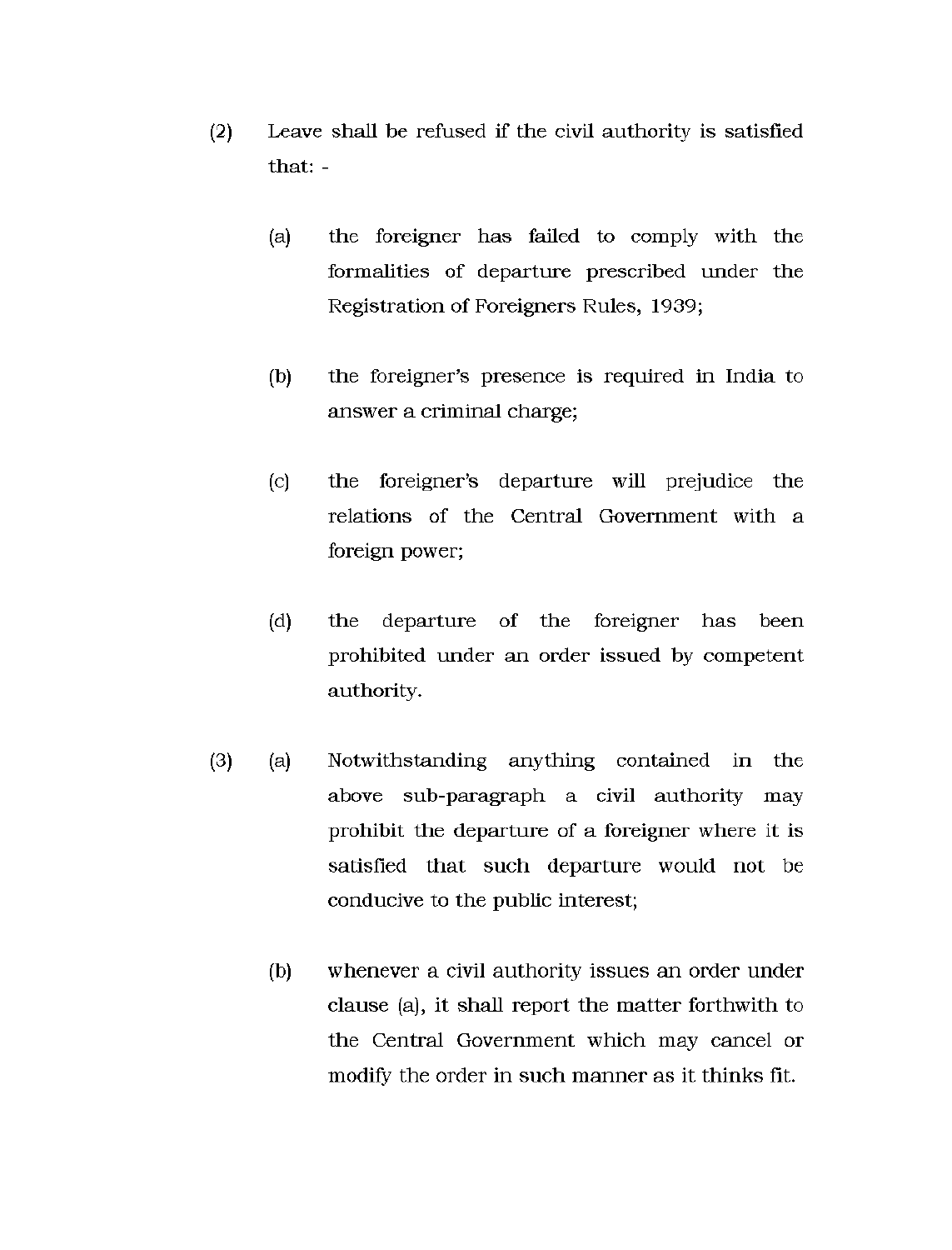#### **5. (A)** *Power to examine persons:*

The civil authority may examine any person who seeks leave to enter India or to depart there from or during his stay in India for the Purposes of the Foreigners Act, 1946, or of any order made thereunder; and it shall be the duty of every such person to furnish to the civil authority such information in such manner and at such times, as that authority may require.

#### **6.** *Liability of master of vessel etc. to remove a foreigner:*

- (1) A civil authority may require the master of the vessel or pilot of the aircraft in which a foreigner has arrived or the owners or agents of that vessel or aircraft, as may be appropriate in the opinion of such civil authority, to remove a foreigner who has been refused permission to enter or who has entered India without its permission or who has been landed in contravention of Sub-para (3) and the master, pilot, owner or agent, as the case may be shall comply with such requisition unless it is received more than two months after the date of the arrival of the foreigner in India.
- $(2)$  The master of a vessel or the pilot of an aircraft scheduled to call at any port outside India, shall, if so required by the Central Government, receive a foreigner in respect of whom an order directing that he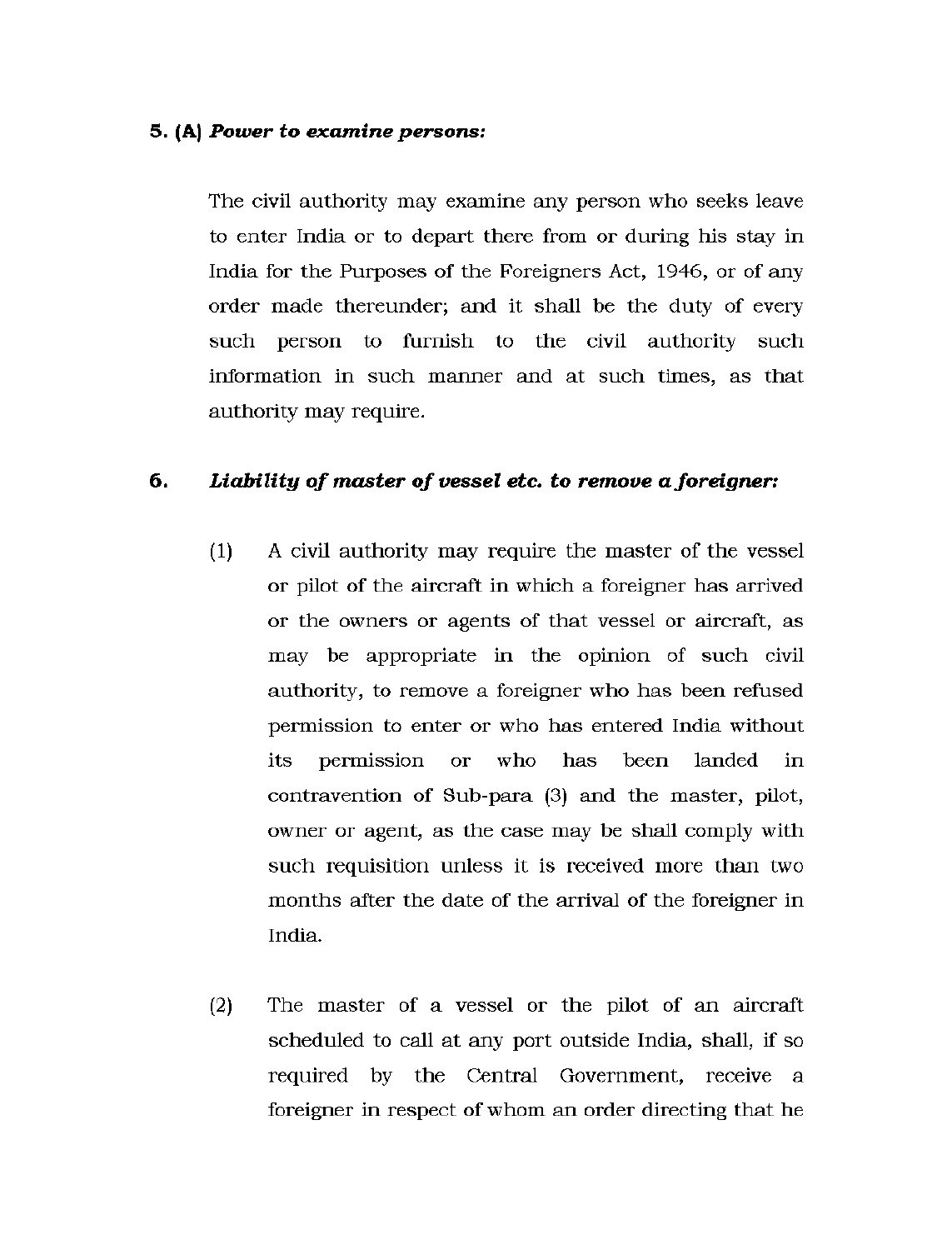shall not remain in India has been made, and his dependents, if any, on board the vessel or aircraft, as the case may be, and afford him and them a passage to that port and proper accommodation and maintenance during the passage.

- (3) The master of any vessel or the pilot of any aircraft shall not, without the permission of the civil authority, land at any port in India any person travelling by that vessel or aircraft against the wishes of such person unless such person has been required by the Central Government to be brought to India.
- (4) Nothing contained in the Foreigners (Exemption) Order, 1957 shall preclude the operation and application of the provision of sub-paragraph (3).

#### **7.** *Restriction of Sojourn in India: -*

(1) Every foreigner who enters India on the authority of a visa issued in pursuance of the passport (Entry into India) Act, 1920 (34 of 1920), shall obtain from the Registration Officer having jurisdiction either at the place at which the said, foreigner enters India or at the place at which he presents a registration report in accordance with rule 6 of the Registration of Foreigners Rules, 1939 a permit indicating the period during which he is authorised to remain in India and also indicating the place or places for stay in India, if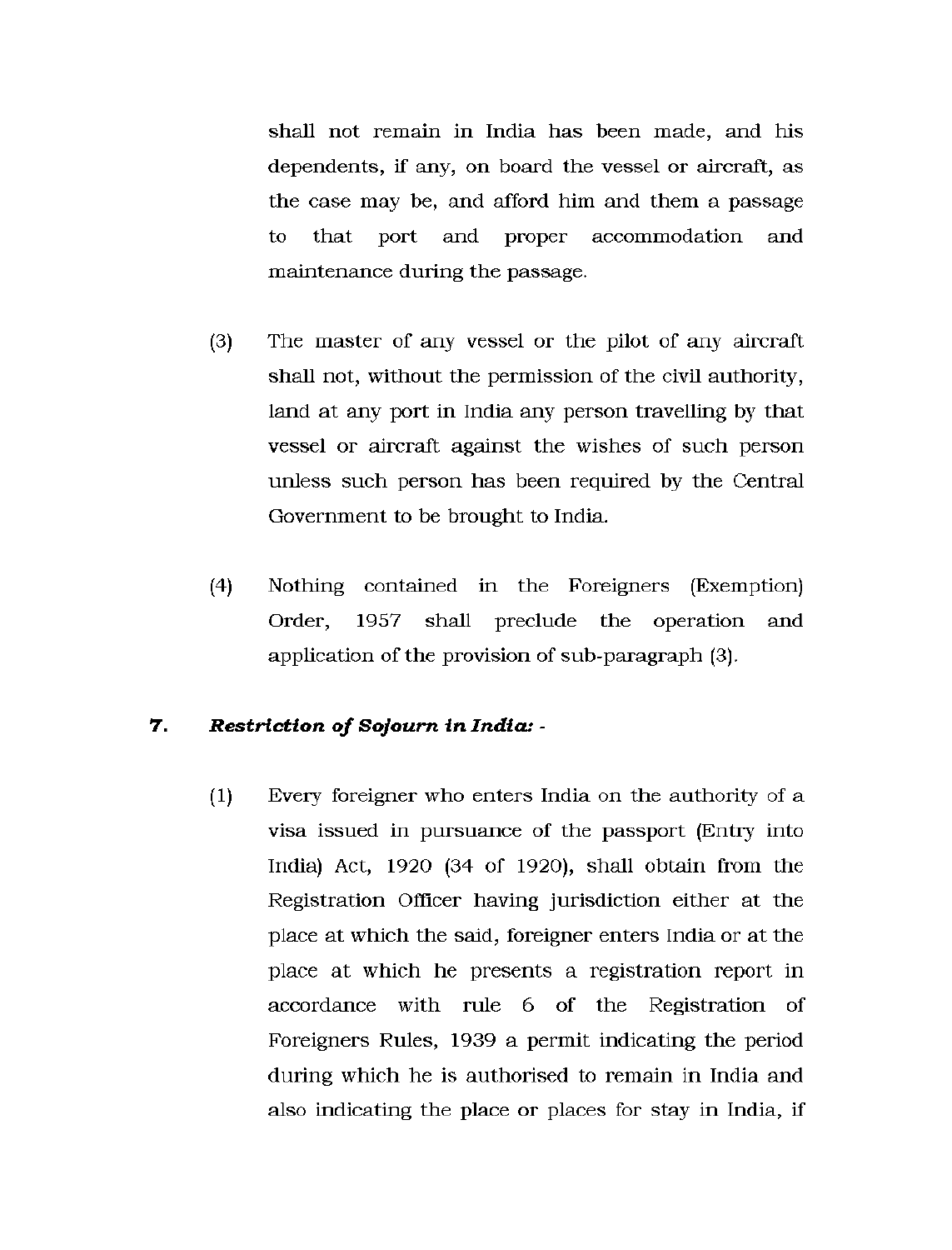any, specified in the visa. In granting such permit the said Registration Officer may restrict the stay of the foreigner to any of the places specified in the visa.

- $(2)$ Every foreigner, to whom the provision of subparagraph (1) do not apply, shall obtain a permit indicating the period during which he is authorised to remain in India from the Registration Officer to whom he presents a registration report in accordance with rule 6 of the Registration of Foreigners Rules, 1939.
- Every foreigner to whom a permit is issued under sub- $(3)$ paragraph (1) or sub-paragraph (2): -
	- (i) shall not, if the permit indicates the place or places for stay in India, visit any other place unless the permit is extended by the Central Government to such other place;
	- (ii) shall, if the permit indicates the place or places for stay in India, report in person or in writing his arrival at and departure from, any such place to the Registration Officer having jurisdiction at such place, within twenty-four hours after arrival or, as the case may be, before his intended departure; and
	- (iii) shall, unless the period indicated in the permit is extended by the Central Government, depart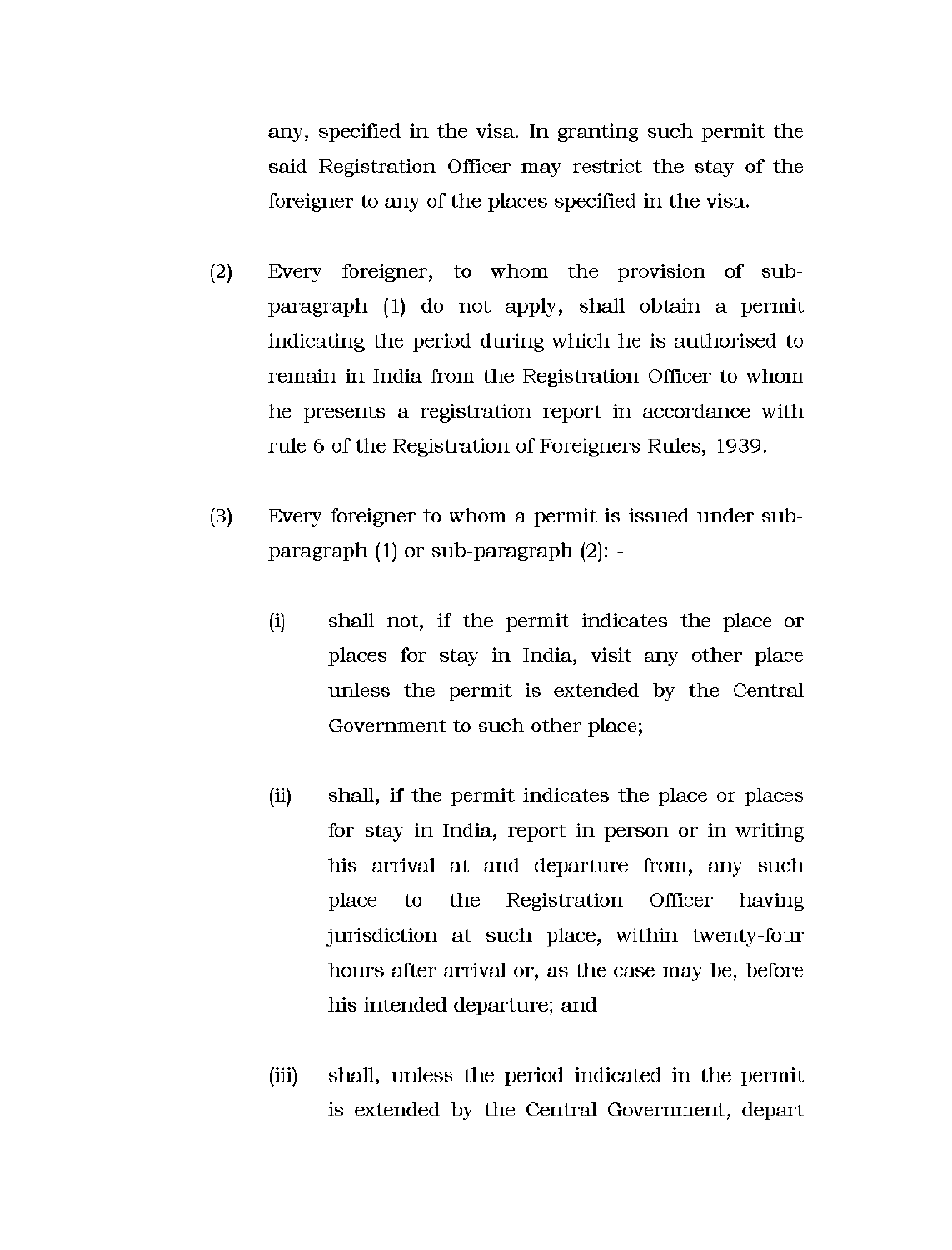from India before the expiry of the said period; and at the time of the foreigner's departure from India the permit shall be surrendered by him to the Registration Officer having jurisdiction at the place from where he departs.

#### **8.** *Prohibited Places:*

- (1) No foreigner shall, without the permission of the civil authority having jurisdiction at such place, visit, or reside in, any prohibited place as defined in the Indian Official Secrets Act, 1923 (XIX of 1923).
- (2) Where any foreigner is, on the commencement of this Order, residing in any prohibited place and is not permitted to continue to reside there, he shall, within such time as may be specified by the civil authority, remove himself from such place.
- (3) The civil authority may impose on any householder or other person in such prohibited place the obligation to report to the police or to any naval military, or air force authority the presence of any foreigner in his household or in any premises occupied by him or under his control and the departure of any such foreigner and such other particulars with respect to such foreigner as may be prescribed by such authority.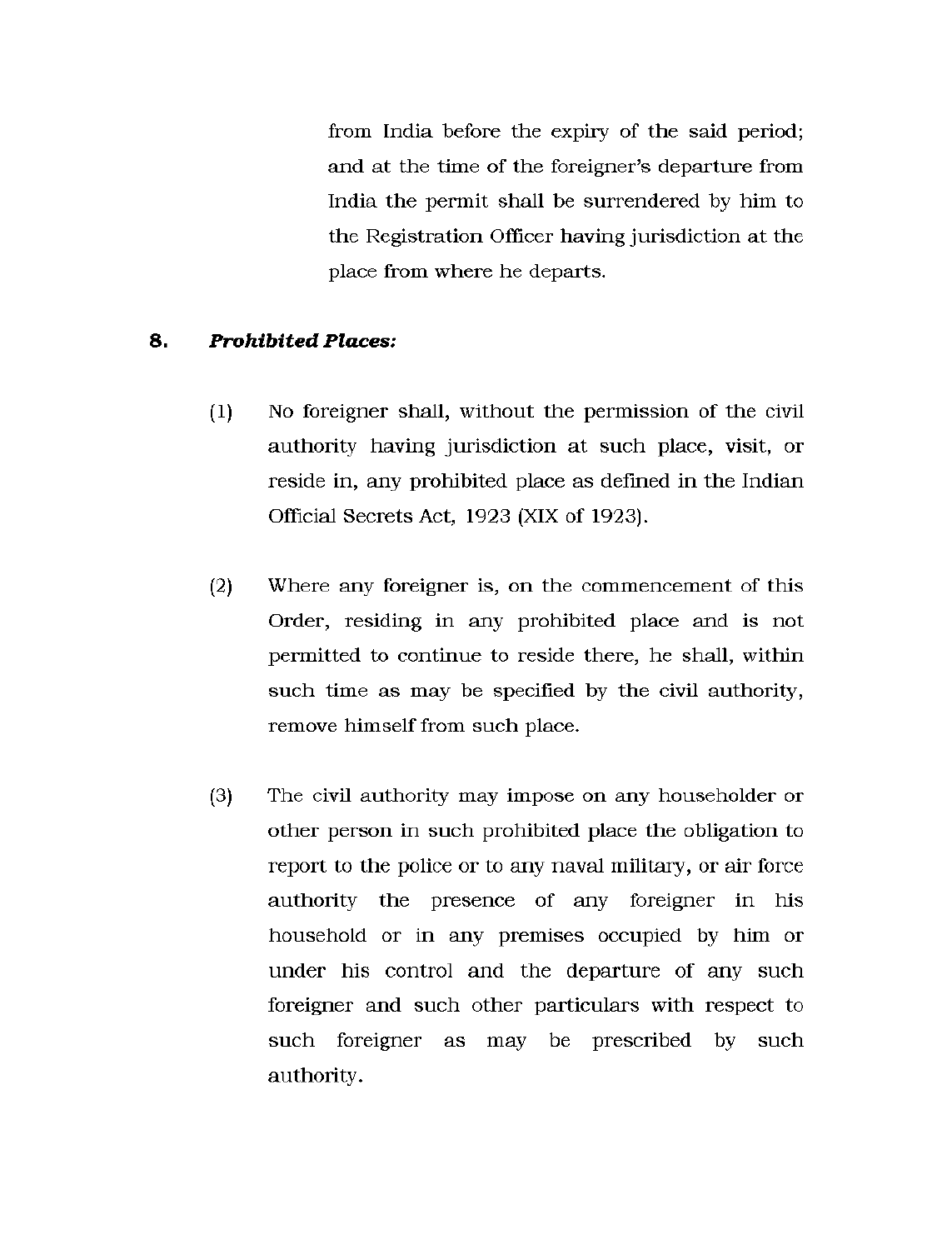### **9.** *Protected Area:*

- (1) The Central Government or, with its prior sanction, a civil authority may by order declare any area to be a protected area for the purpose of this Order.
- (2) On such declaration, the civil authority may, as to any protected area by Order.
	- (a) prohibit any foreigner or any class of foreigners from entering or remaining in the area;
	- (b) impose on any foreigner or class of foreigners entering or being in the area such conditions or restrictions as it may think fit as to:
		- (i) reporting to the police or any naval, military or air force authority;
		- (ii) surveying or making sketches or photographs;
		- (iii) the use of possession of any machine, apparatus, or other article of any description;
		- (iv) the acquisition of land or any interest in land within the area;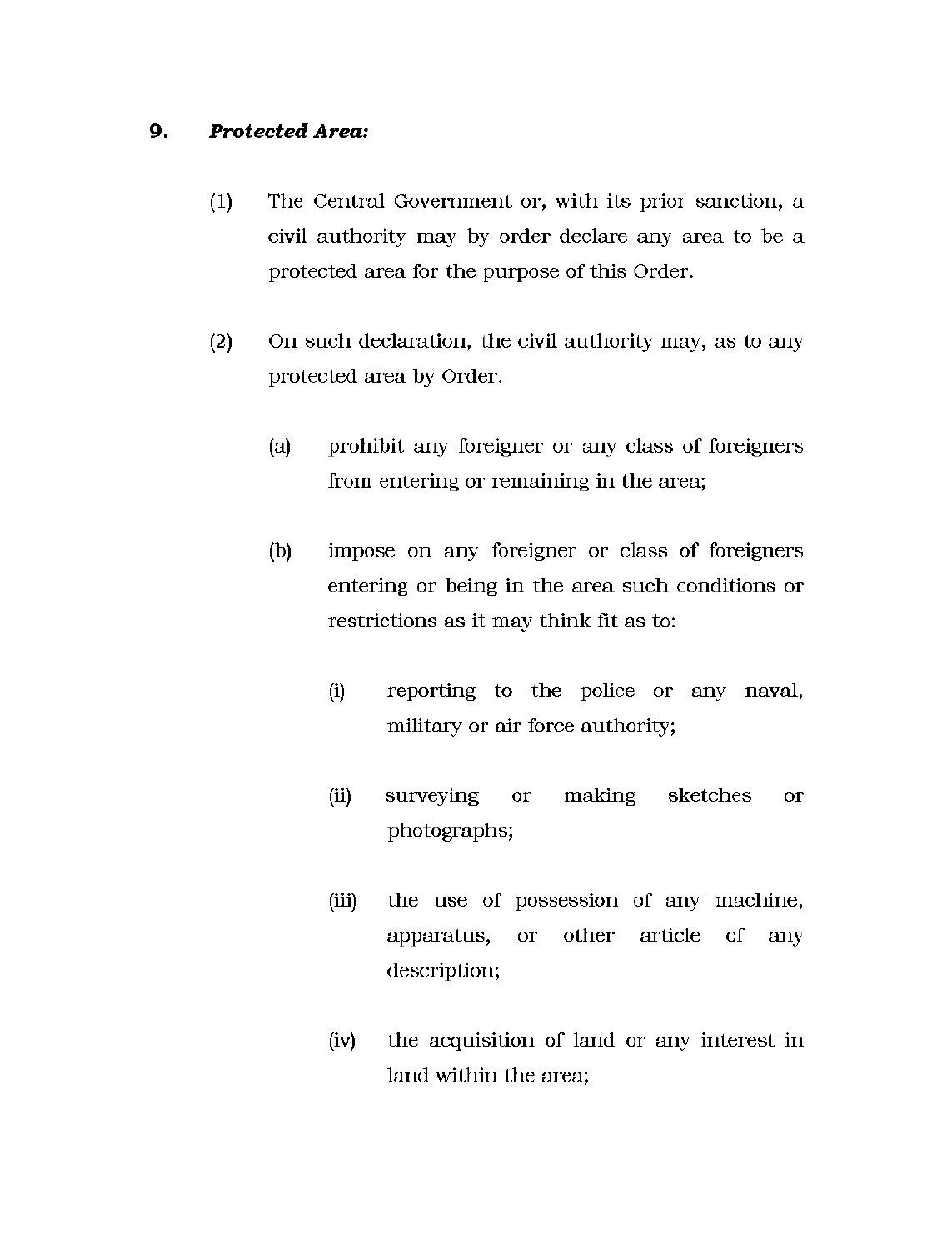- (v) any other matter or thing as to which it may deem it necessary in the interests of public safety to impose conditions or restrictions;
- (c) impose on any householder or other person the obligation to report to the police or any naval, military, or air-force authority the presence of any foreigner in his household or in any premises occupied by him or under his control, and the departure of any such foreigner and such other particulars with respect to any such foreigner as may be prescribed by the Order:

Provided that the civil authority may, subject to any general or specific direction of the Central Government grant to an individual foreigner a special permit exempting him from any or all of the conditions or restrictions imposed under this sub-paragraph.

#### 10. *Restrictions on Employment: -*

(1) No foreigner shall, without the permission in writing of the civil authority, either enter any premises, relating to, or accept employment in or in connection with: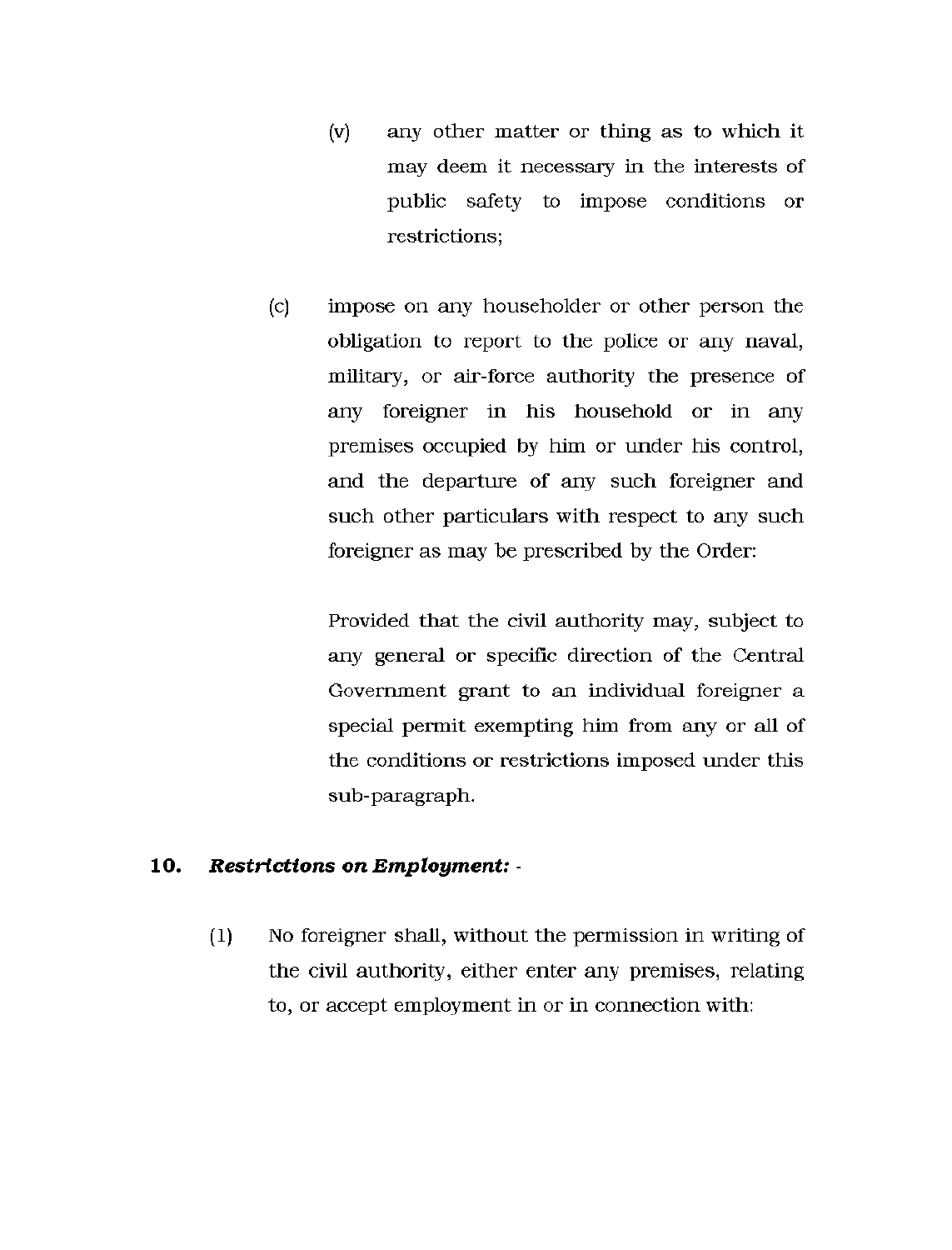- (i) any undertaking for the supply to Government or to the public of light, petroleum, power or water; or
- (ii) any undertaking which may be specified by the Central Government in this behalf.
- (1A) No foreigner employed without the permission in writing of the Civil Authority before the commencement of the Foreigners (Amendment) Order, 1964 in any undertaking referred to in clause (i) of sub-paragraph (1), shall remain employed in such undertaking, without the permission in writing of the Civil Authority, after the expiry of a period of three months from the commencement of the Foreigners (Second Amendment) Order, 1964.
- (IB) No foreigner employed in any undertaking specified in clause (ii) of sub-paragraph (1) before the undertaking was so specified shall remain employed in such undertaking without the permission in writing of the Civil Authority, after the expiry of a period of one month from the date of commencement of the foreigner (Second Amendment) Order, 1964 or the date on which the undertaking was so specified whichever is later.

Provided that no Pakistani national shall remain employed in any such undertaking as is referred to in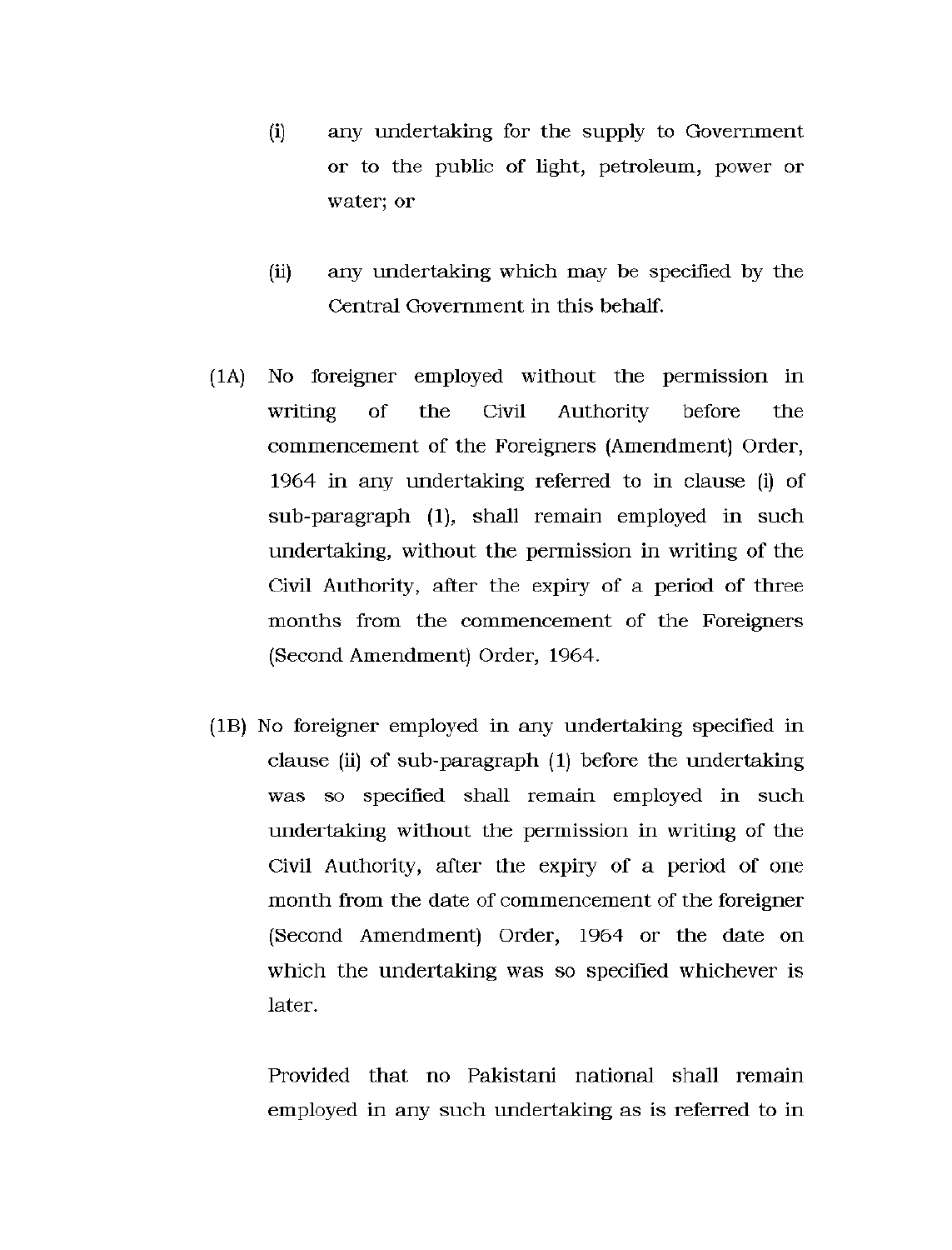clause (ii) of sub-paragraph  $(1)$  which has been or may be specified after the 1st September, 1965, unless he has obtained permission in writing from the Civil Authority within twenty-four hours from the date of commencement of the Foreigners (Second Amendment) Order 1965, or from the date on which the undertaking is so specified, whichever, is later.

(2) The management of any undertaking referred to in sub-paragraph (1) shall furnish to the civil authority such information regarding foreigner in that undertaking and make available for inspection such records and registers as may be called for by that authority.

#### **11.** *Power to impose restrictions on movements etc-*

The Civil authority may, by order in writing, direct that any foreigner shall comply with such conditions as may be specified in the order in respect of: -

- (1) his place of residence;
- (2) his movements;
- (3) his association with any person or class or persons specified in the order; and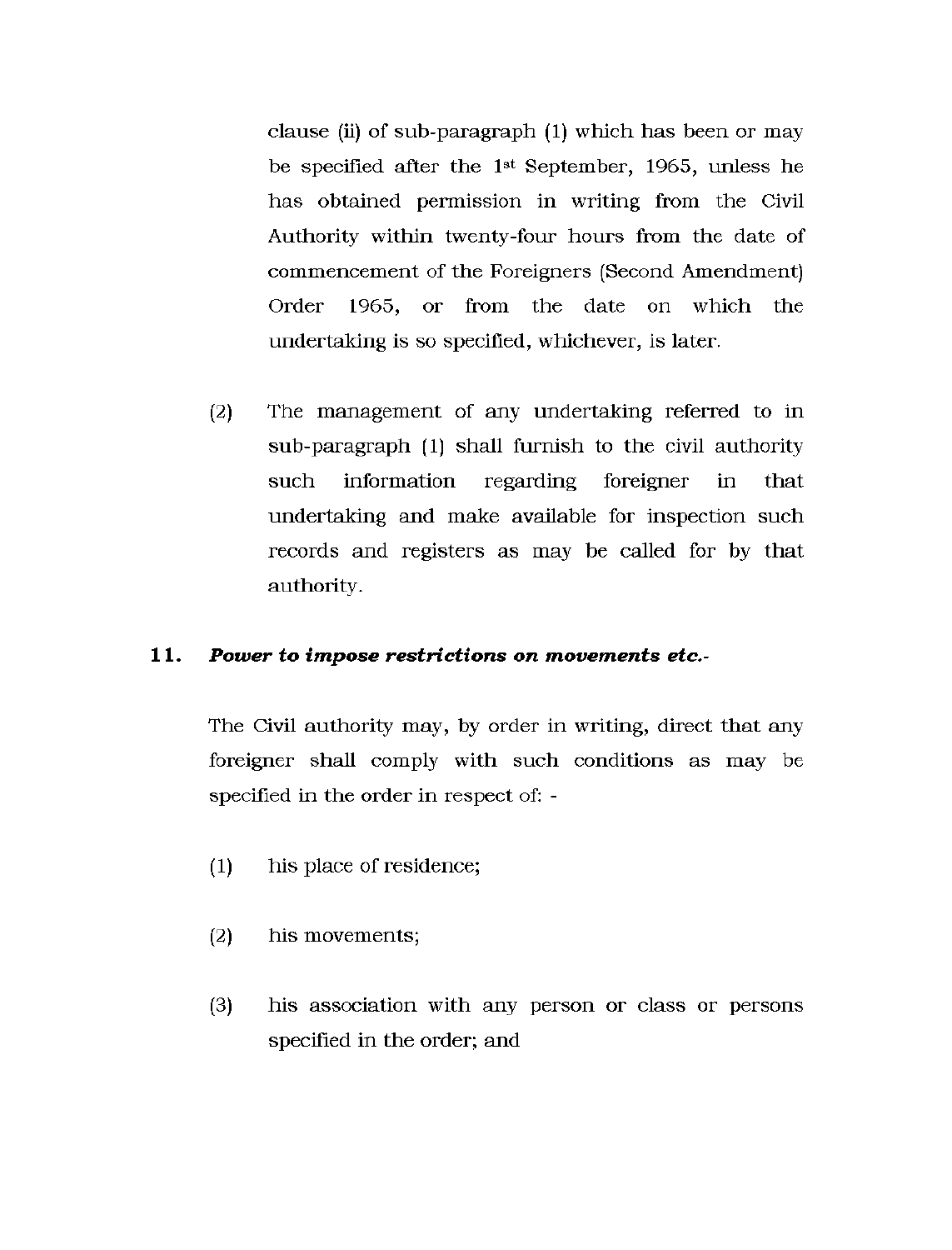(4) his possession of such articles as may be specified in the order;

#### **11A.** *Restrictions on certain activities. -*

Notwithstanding anything contained in the Foreigners (Exemption) Order, 1957, on foreigner shall produce, or attempt to produce or cause to be produced, any picture or film, including a documentary or feature film for television or the screen, intended for public exhibition except with the permission in writing of, and subject to such conditions as may be specified in this behalf by the Central Government.

#### **11B.** *Restrictions on mountaineering expeditions: -*

Notwithstanding anything contained in the Foreigners (Exemption) Order, 1957, no foreigner or group of foreigners shall climb, or attempt to climb, any mountain peak in India without obtaining the prior permission in writing of the Central Government on an application made in that behalf of through the Indian Mountaineering Foundation, a registered society having its registered office in the Union territory of Delhi, and without specification of route to be followed, accompaniment by liaison officer, use or photographic and wireless communication equipment, as may be laid down in this behalf by the Central Government.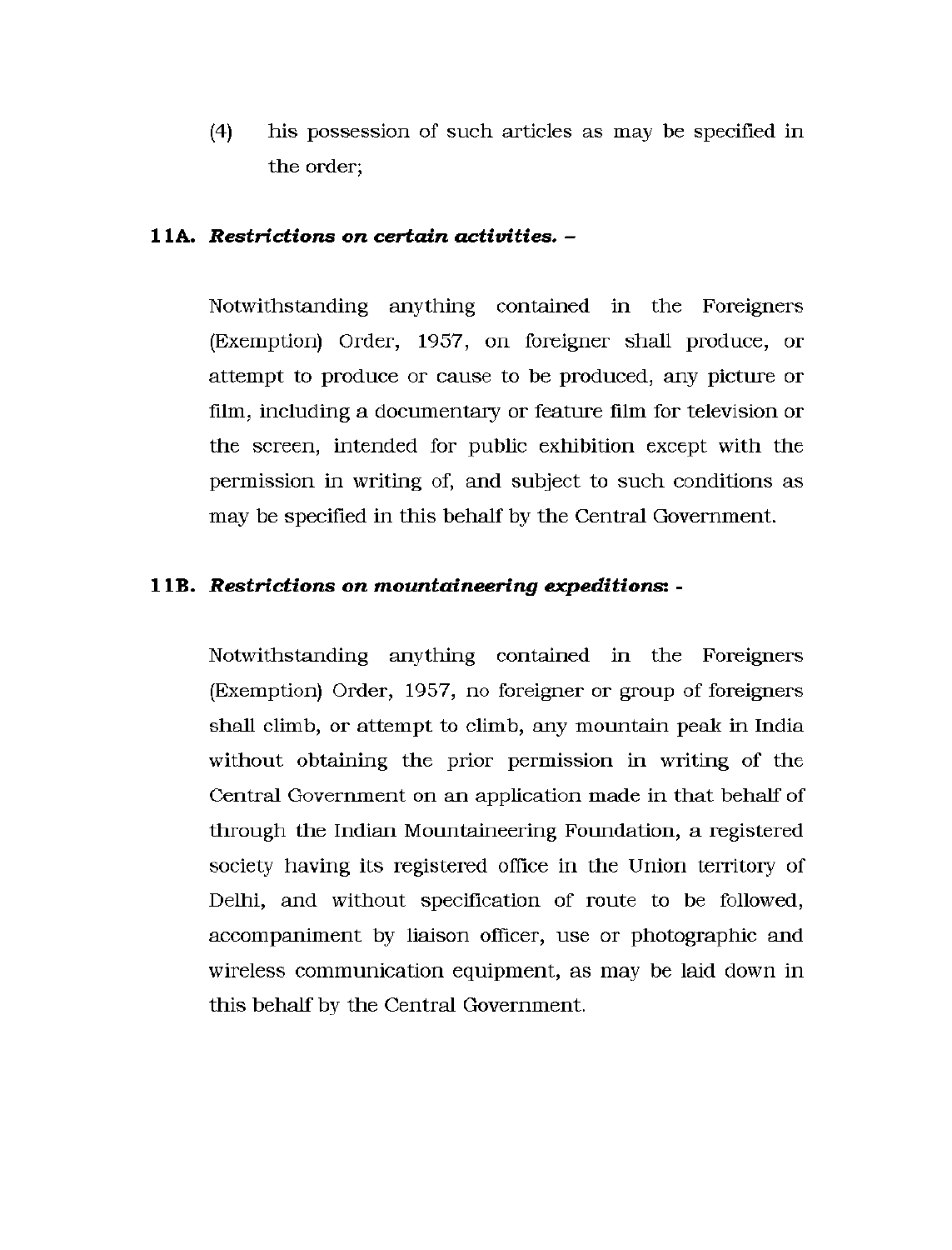#### 12. *Power to remove foreigners from cantonments: -*

The military officer, for the time being in command of the forces in cantonment may, by order in writing direct any foreigner to remove himself from the cantonment within such time as may be specified in the order.

#### 13. *Power to close clubs and restaurants: -*

- $(1)$  A civil authority may direct that any premises in its jurisdiction which in its opinion are used for the sale of refreshments to be consumed on the premises, or as a place of public resort or entertainment, or as a club, and which are or have recently been frequented by foreigners, shall be either closed altogether or kept closed during such hours or for such purposes as may be required by it if in its opinion either;
	- (a) the foreigners so frequenting the premises are of criminal or disloyal associations or otherwise undesirable : or.
	- (b) The premises are conducted in a disorderly or improper manner, or in a manner prejudicial to the public good; and if any premises are kept open in contravention of any such direction the occupier or person having control of the premises shall be deemed to have acted in contravention of this Order.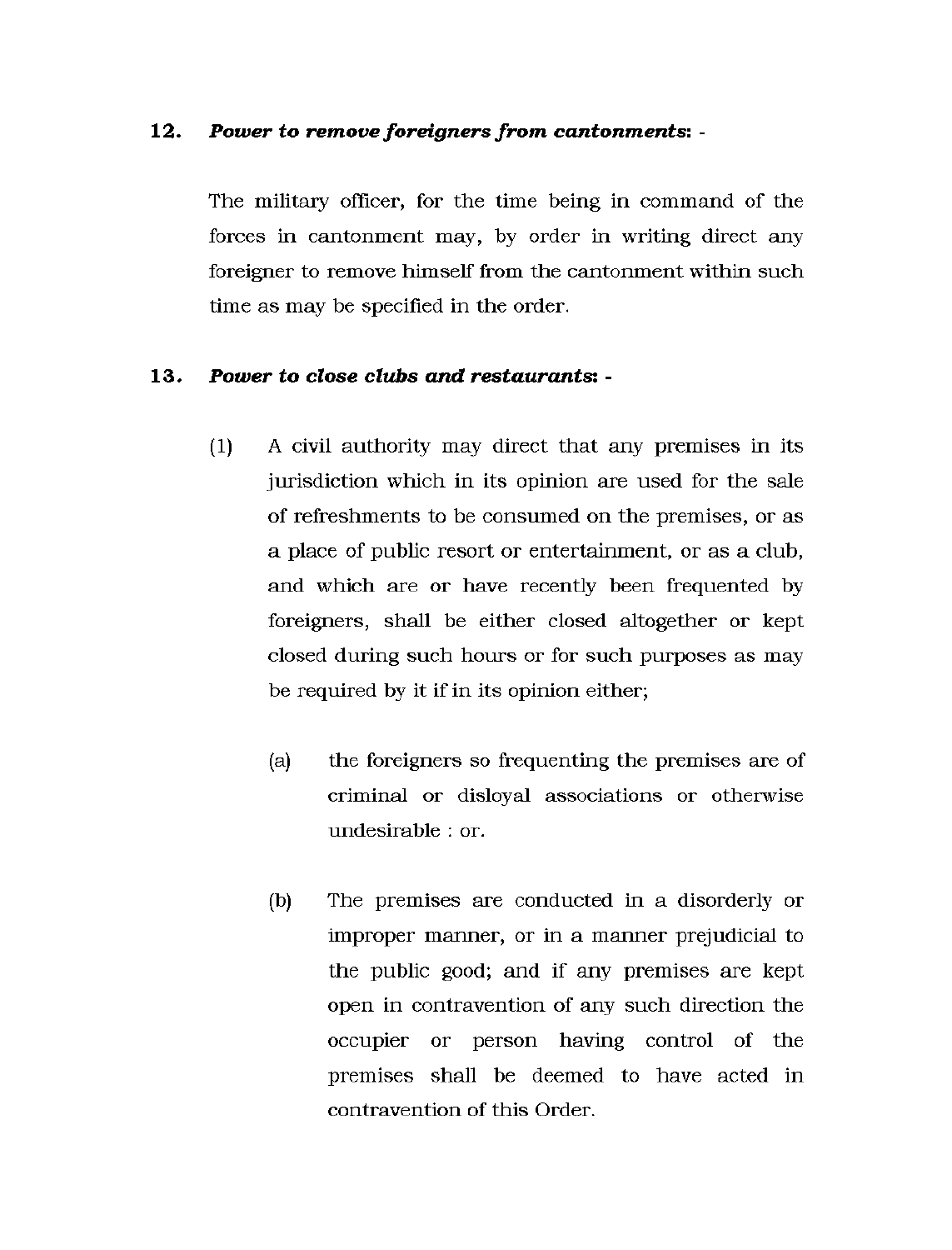- $(2)$  Where any premises have been closed under this paragraph the occupier or person having control of the premises shall not occupy or control any other premises which are used for the sale of refreshment or as a place of public of public resort or entertainment, or as a club without the consent of the civil authority of the area in which the premises are situated.
- (3) Any police officer, if authorised by the Civil authority may, for the purpose of enforcing the provisions of this paragraph, enter, if necessary by force, and search of occupy any premises in respect of which an order under this paragraph has been made by the civil authority.
- $(4)$  Any action taken by a civil authority under subparagraphs (1) to (3) above shall be reported forthwith to the Central Government which may cancel or modify such order in such manner as it deems fit.

#### 14. *Expenses of deportation: -*

Where an order is made in the case of any foreigner directing, that he shall not remain in India or where a foreigner is refused permission to enter India or has entered India without permission, the Central Government may, if it thinks fit, apply any money or property of the foreigner in payment of the whole or any part of the expenses of or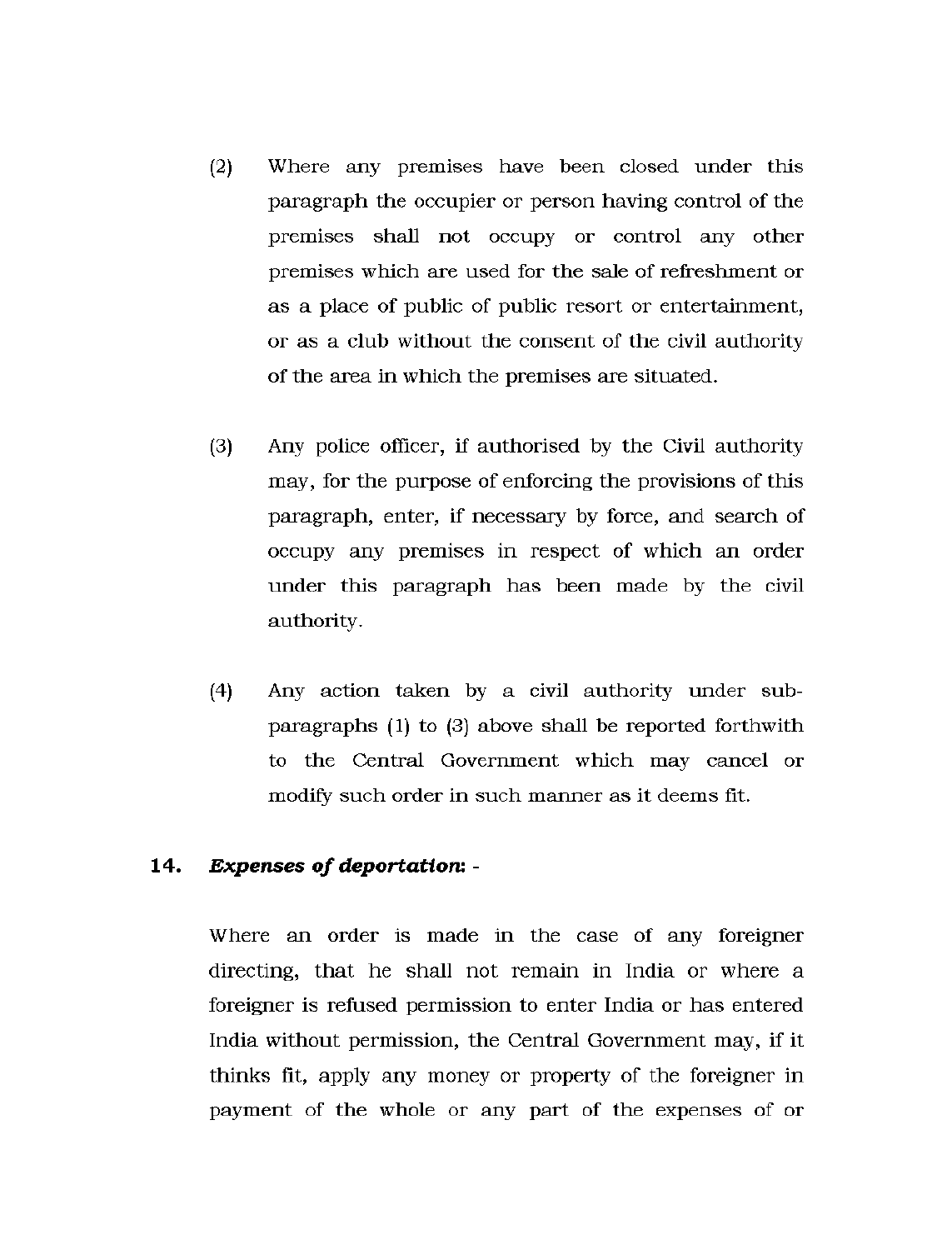incidental to the voyage from India and the maintenance until departure of the foreigner and his dependents, if any.

### **AMENDMENT NOTIFICATIONS**

| No. 6/29/48-F.I. dated 4-8-48                 |               |            |
|-----------------------------------------------|---------------|------------|
| No. 9/1/51-F.II.                              | dated 9-4-51  |            |
| No. 4/17-II/51-F.I. dated 28-5-53 S.R.O. 1039 |               |            |
| No. 9/3/54-F.II.                              | dated 14-8-54 |            |
| No. 4/2/65-F.I.                               | dated 21-6-58 |            |
| No. 4/2/58-(II)-F.I. dated 16-9-58            |               | G.S.R. 836 |
| No. 6/167/59-F.I. dated 4-12-59               |               |            |
| No. 1/8/60-I.F.III dated 18-7-60              |               |            |
| No. 1/53/63-F.III dated 24-1-64               |               |            |
| No. 6/50/64-F.I.                              | dated 30-7-64 |            |
| No. 6/173/64-F.I. dated 16-2-65               |               | G.S.R. 283 |
| No. 6/89/64-II-F.I. dated 15-6-65 G.S.R. 868  |               |            |